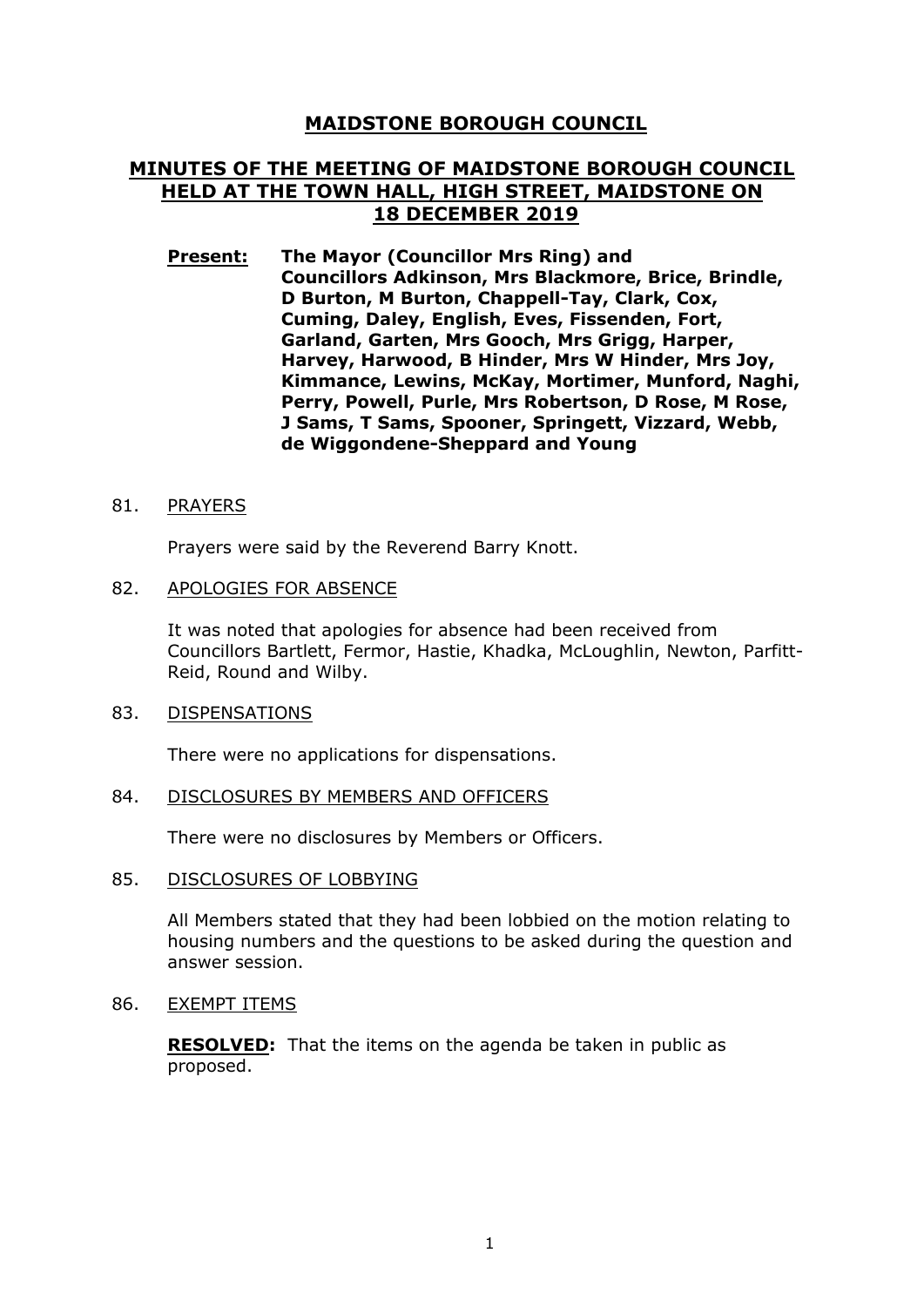# 87. MINUTES OF THE MEETING OF THE BOROUGH COUNCIL HELD ON 25 SEPTEMBER 2019

**RESOLVED:** That the Minutes of the meeting held on 25 September 2019 be approved as a correct record and signed.

#### 88. MAYOR'S ANNOUNCEMENTS

The Mayor updated Members on recent and forthcoming engagements and thanked them for their support.

During her announcements, the Mayor took the opportunity to inform Members of two significant events regarding the Queen's Own Royal West Kent Regiment latterly known as the Queen's Own Buffs, the Royal Kent Regiment.

The Mayor explained that this year marked the 75<sup>th</sup> anniversary of the siege of Kohima. This was a turning point in the Japanese offensive in India and one of the most significant battles of World War 2. During the siege, men from the Fourth Battalion, the Queen's Own Royal West Kent Regiment held off a much larger Japanese force for 15 days. During the course of the siege nearly 200 men out of a total of 440 were killed or wounded and it was important that their sacrifice and their services were remembered by everyone. She would like to thank Mr Steve Russell for meeting with her to discuss the anniversary of the event.

The Mayor added that on 15 September 2019 it had been an honour to attend the annual reunion of the Queen's Own Buffs. Sadly, this was the final reunion as fewer and fewer veterans were alive to mark the occasion. She would like to take the opportunity on behalf of the people of Maidstone to thank those who served the Regiment for their services and their sacrifice.

89. PETITIONS

There were no petitions.

### 90. QUESTION AND ANSWER SESSION FOR MEMBERS OF THE PUBLIC

# **Question to the Chairman of the Strategic Planning and Infrastructure Committee from Mr Peter Coulling**

*During preparation of the adopted Local Plan, the then Council Leader reported that 21 constraints had been examined with a view to arriving at a lower target than the assessed housing need and that none were found to "bite". Which constraints do you expect to be effective in reducing the currently assessed needs figure and by how much?*

The Chairman of the Strategic Planning and Infrastructure Committee responded to the question.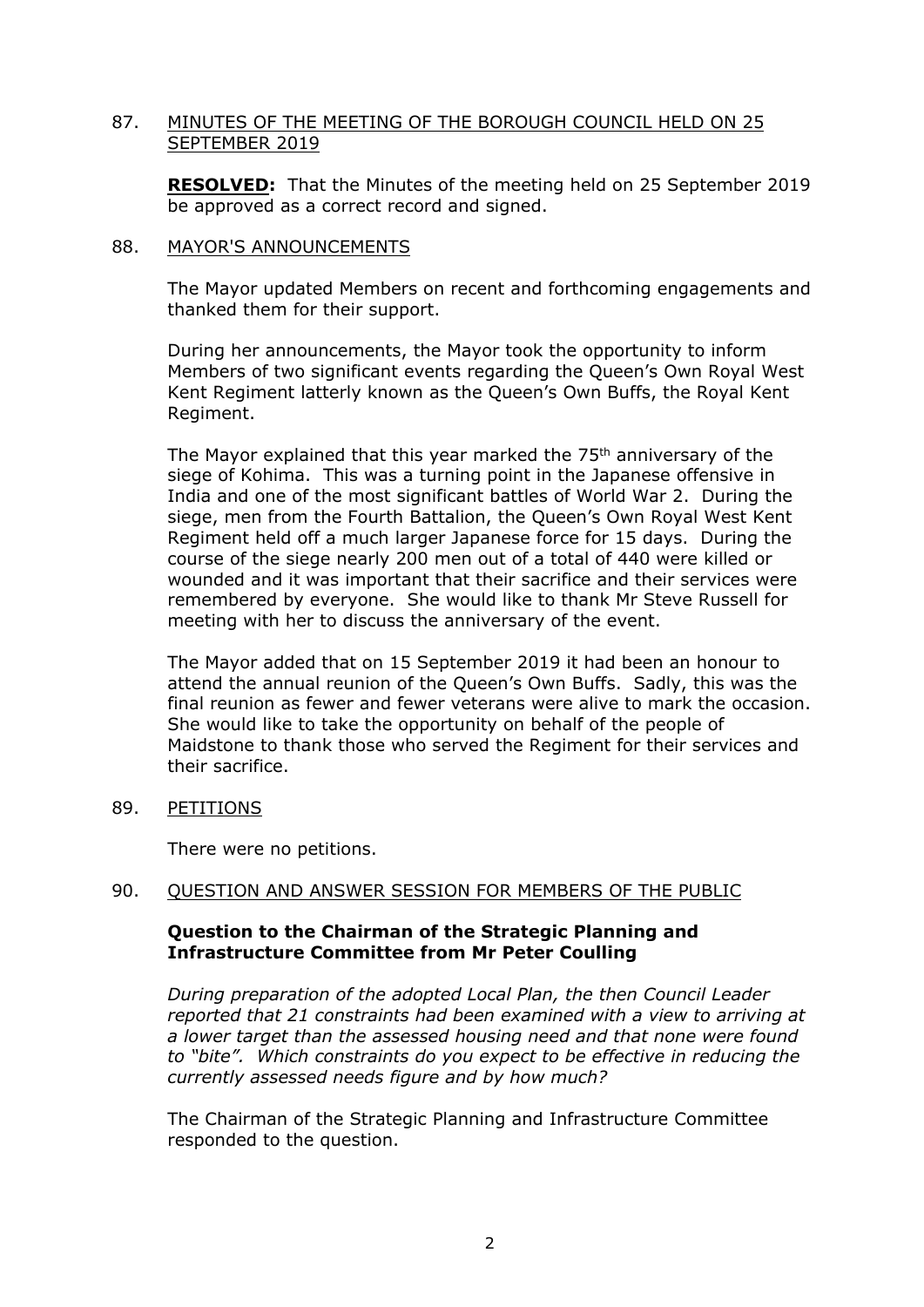Mr Coulling asked the following supplementary question of the Chairman of the Strategic Planning and Infrastructure Committee:

*If at the end of reviewing all of the 335 or whatever number of sites it is and you have applied constraints and knocked out a lot so that you get below the assessed housing needs figure, will you advise Maidstone Borough Council to stand up and defend a lower number than the assessed housing need?*

The Chairman of the Strategic Planning and Infrastructure Committee responded to the question.

Councillor Cox, the Leader of the Liberal Democrat Group, responded to the question.

### **Question to the Chairman of the Planning Committee from Mr Peter Titchener**

*Do you accept that failure completely to mitigate adverse impact on air quality is a valid reason to refuse a planning application?*

The Chairman of the Planning Committee responded to the question.

Councillor Perry, the Leader of the Conservative Group, and Councillor McKay, the Leader of the Labour Group, responded to the question.

Mr Titchener asked the following supplementary question of the Chairman of the Planning Committee:

*Are you satisfied that you have the means to fully assess the impact on air quality before the housing developments are built?*

Councillor English, the Chairman of the Planning Committee, responded to the question.

Councillor D Burton, on behalf of the Leader of the Conservative Group, responded to the question.

### **Question to the Chairman of the Policy and Resources Committee from Ms Cheryl Taylor-Maggio**

Ms Cheryl Taylor-Maggio had given notice of her wish to ask a question of the Chairman of the Policy and Resources Committee but was not present at the meeting. The Mayor indicated that a written response would be provided for Ms Taylor-Maggio.

### **Question to the Chairman of the Strategic Planning and Infrastructure Committee from Mr Gary Thomas**

*According to the local press, 334 sites were offered as a result of the Call for Sites, with capacity for about 60,000 dwellings. That is way above any target you will aim for. Residents affected by those candidate sites who*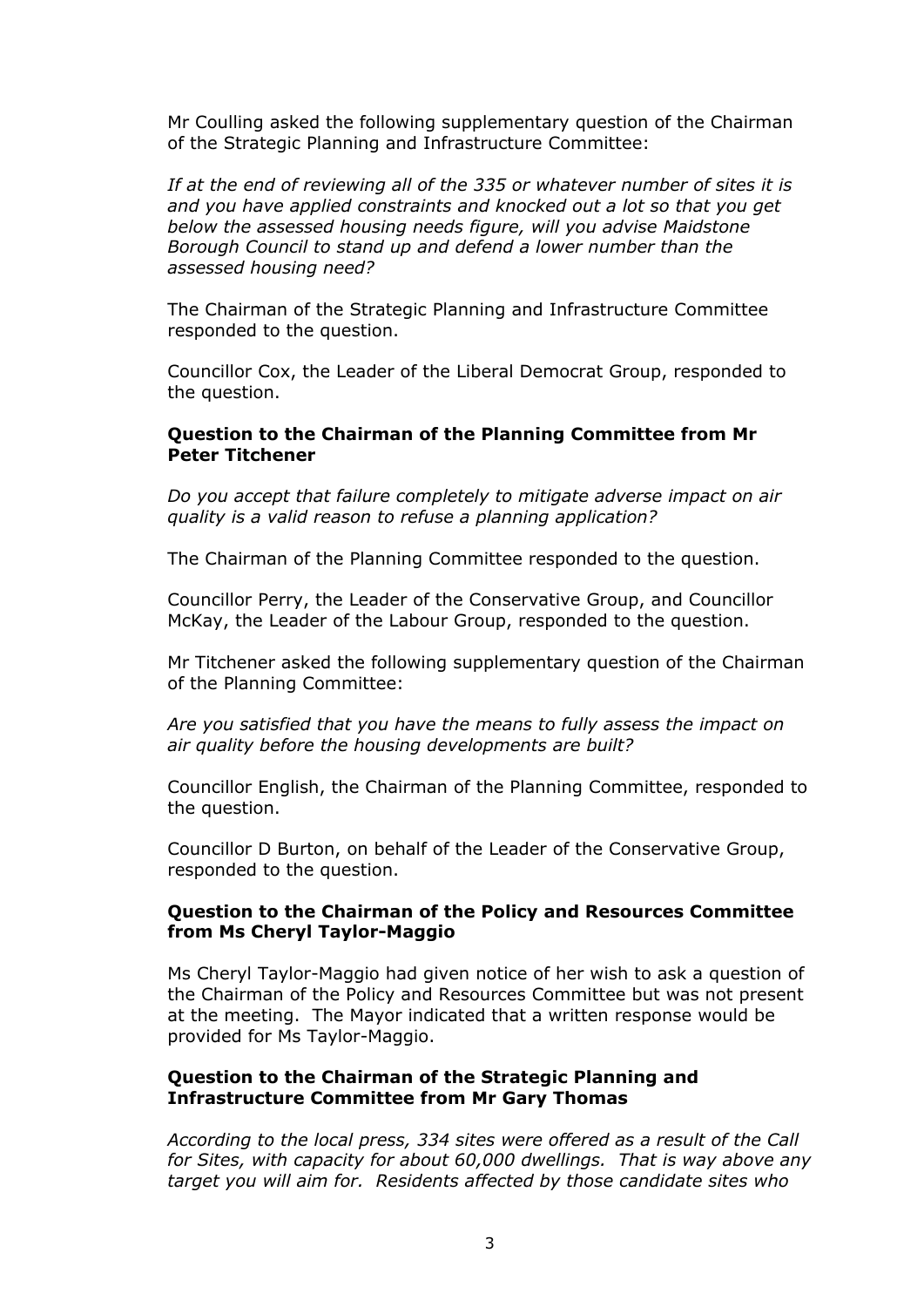*are wishing to move are blighted, as the sustainability analysis for all of the sites will not be complete for several months. I think this is particularly true of rural sites. Is it not possible and reasonable to declare almost immediately or as soon as possible those larger sites in particular that clearly fail any reasonable test of sustainability?*

The Chairman of the Strategic Planning and Infrastructure Committee responded to the question.

Councillor Powell, the Leader of the Independent Maidstone Group, and Councillor Perry, the Leader of the Conservative Group, responded to the question.

#### **Question to the Chairman of the Economic Regeneration and Leisure Committee from Mr John Hughes**

*We understand that consideration of employment comes within the remit of your Committee. How will you ensure that employment decisions will be fully aligned with housing and infrastructure decisions, particularly transport, in relation to the Local Plan Review strategy and impact on the Borough's residents?*

The Chairman of the Economic Regeneration and Leisure Committee responded to the question.

Councillor Mrs Blackmore, on behalf of the Leader of the Conservative Group, Councillor Cox, the Leader of the Liberal Democrat Group, and Councillor McKay, the Leader of the Labour Group, responded to the question.

Mr Hughes asked the following supplementary question of the Chairman of the Economic Regeneration and Leisure Committee:

*In many residents' view, the current situation in Maidstone is not sustainable for the long term so doesn't that mean we need a long term sustainable plan for Maidstone for 20 or 25 years and doesn't that require the integration of employment, housing, community services and transport and the Borough Council to have a mechanism for the Committees to communicate with each other in order to achieve that? I am concerned that when I look at the remits of the Committees, I find that more than one Committee has employment in this case in its remit. All I am talking about is the Committees communicating with each other.*

The Chairman of the Economic Regeneration and Leisure Committee responded to the question.

Councillor Mrs Gooch, the Leader of the Independent Group, and Councillor Perry, the Leader of the Conservative Group, responded to the question.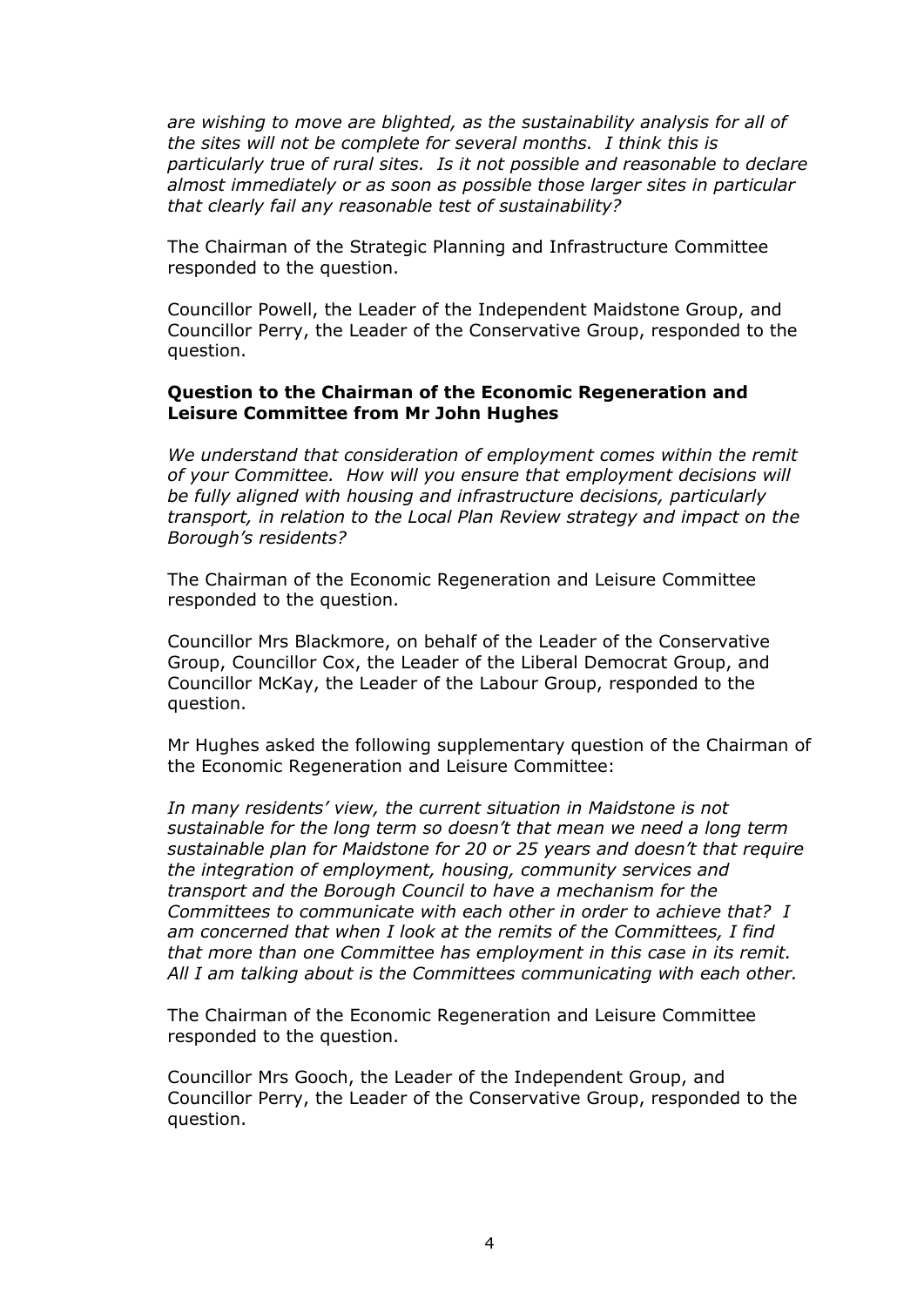# **Question to the Chairman of the Policy and Resources Committee from Mr Steve Heeley**

*At the 22 May 2019 Policy and Resources Committee, the Chairman chose to place item 10 titled 'Call for Sites' in to Part 2 of the meeting, i.e. away from public scrutiny. This was based on advice from Officers that nondisclosure agreements had been signed with some landowners impacted by sites in the report. It is believed that at this meeting this Committee took the decision to proceed with land east of Lenham as the preferred site for a potential new 'Garden Town' of 5,000 new homes on a site covering roughly 900 acres of predominantly greenfield land.*

*To reach this decision, we believe Members of the Policy and Resources Committee were provided with a supplementary background report updating them on Officer investigations as part of a Borough-wide analysis of possible locations for a new garden town. This analyTOMsis apparently considered the various opportunities and constraints of each site to include environmental, landscape, infrastructure, heritage and topography considerations.*

*Could the Chairman confirm when this report was circulated to Members of the Policy and Resources Committee for sufficient time to read and reflect on in advance of taking the decision on 22 May and also why this report cannot be made publicly available for scrutiny and transparency?*

The Chairman of the Policy and Resources Committee responded to the question.

Councillor Perry, the Leader of the Conservative Group, Councillor McKay, the Leader of the Labour Group, and Councillor Powell, the Leader of the Independent Maidstone Group, responded to the question.

Mr Heeley asked the following supplementary question of the Chairman of the Policy and Resources Committee:

*I think really this is an issue of trust and trust from your residents in the work that you do here in this Council. Looking at your Council's Communications and Engagement Strategy you say that you ensure that there's a clear opportunity for residents and partners to have an influence on decision making. Do you believe as Chairman of the Policy and Resources Committee that the commercial interests of the Council and the developers that you are working with, if you are, outweigh the public interest in making that information available? The point is that residents need to be able to hold everybody in this Chamber as elected Members to account.*

The Chairman of the Policy and Resources Committee responded to the question.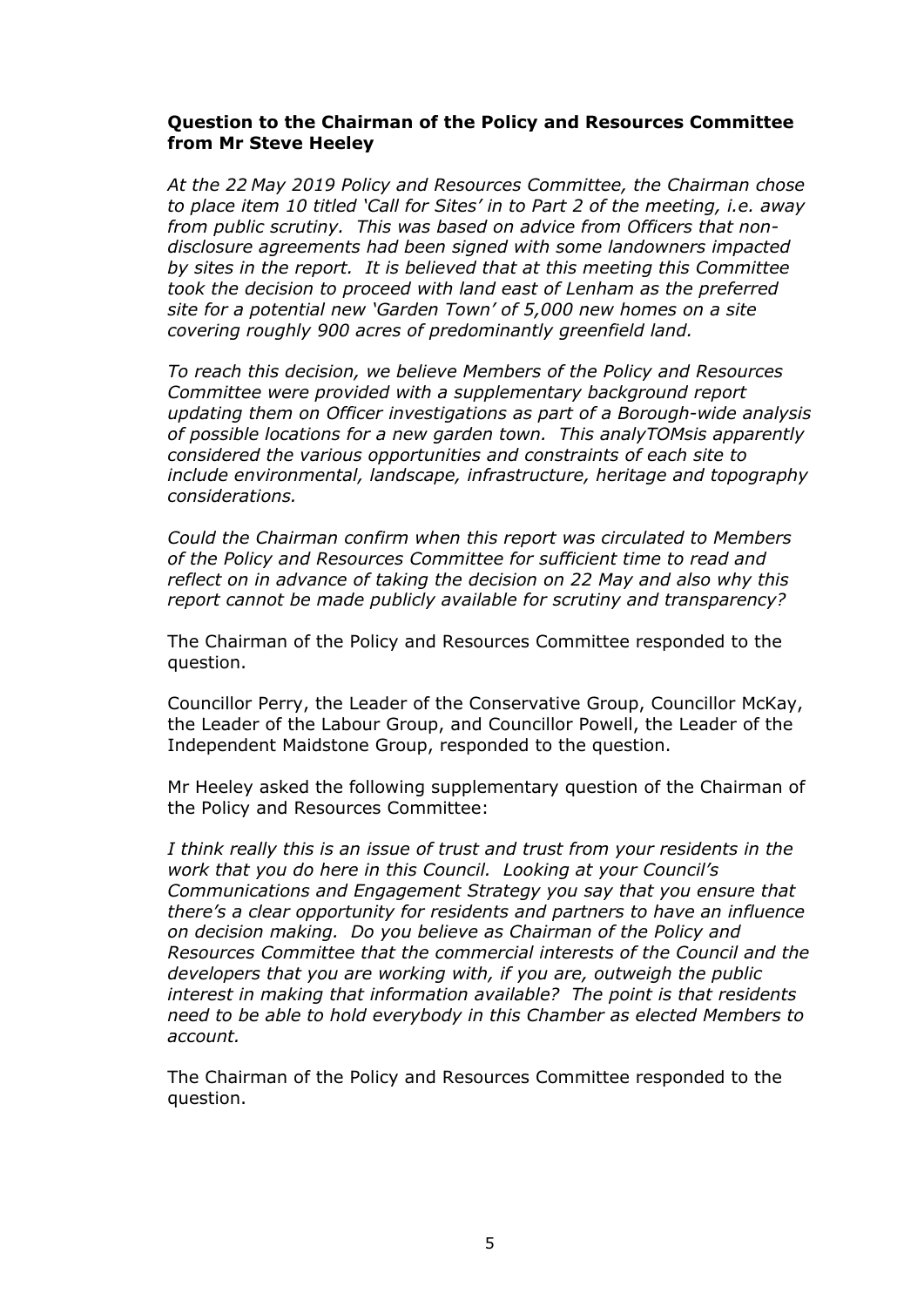# **Question to the Chairman of the Policy and Resources Committee from Mr Richard Proctor**

*On 18 September 2019 the Policy and Resources Committee considered a paper titled '*Council Led Garden Community' *which proposed Lenham Heath as the Council's preferred location for further investigative work to build a new 'Garden Town' of 5,000 new homes on a site covering roughly 900 acres of predominantly greenfield land. The Committee resolved to issue a media statement immediately after the meeting to make this location public.*

*Can the Chairman of the Policy and Resources Committee comment on why he thought releasing this information to the media was the best course of action without first informing the residents of Lenham Heath who have subsequently become blighted, and why this Council has not directly communicated to affected residents either in writing or convened a public meeting in the proceeding 92 days since taking this decision?*

The Chairman of the Policy and Resources Committee responded to the question.

Councillor McKay, the Leader of the Labour Group, and Councillor Powell, the Leader of the Independent Maidstone Group, responded to the question.

Mr Proctor asked the following supplementary question of the Chairman of the Policy and Resources Committee:

*A number of residents in Lenham Heath are worried and upset following numerous approaches by agents purporting to act on behalf of this Council frightening them into considering the sale of their land with the threat of compulsory purchase. Is this a moral, ethical and acceptable approach from a local authority?*

The Chairman of the Policy and Resources Committee responded to the question.

Councillor Harper, on behalf of the Leader of the Labour Group, responded to the question.

Note:

- 1. The Council agreed that Council Procedure Rule 13.1, which specifies that the question and answer session for members of the public will be limited to one hour, be suspended for this meeting only to enable all of the questions and supplementary questions to be dealt with.
- 2. To listen to the answers to these questions, please follow this link:

<https://www.youtube.com/watch?v=5Onm9Zg9wzc>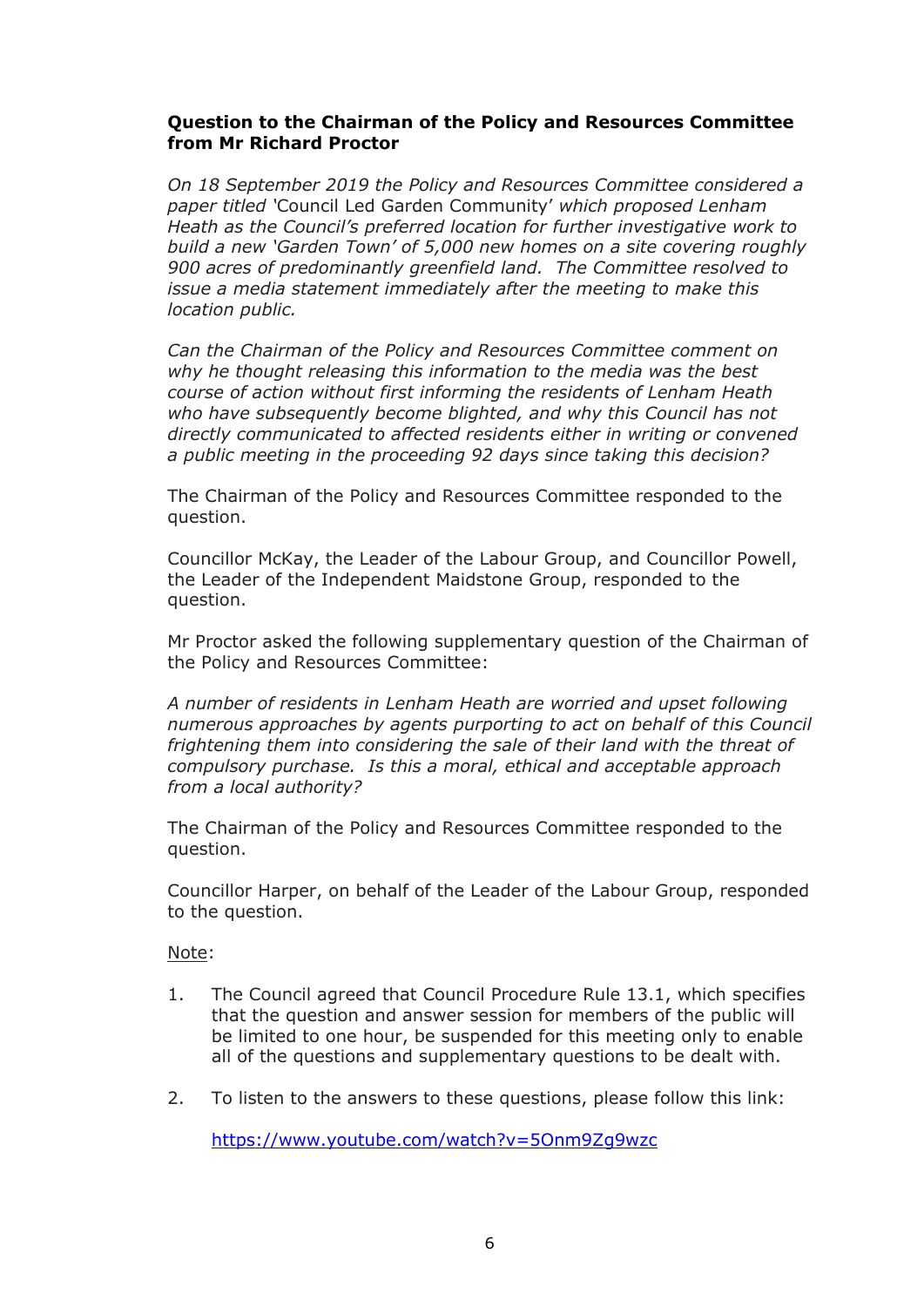3. Councillor Garland joined the meeting after the question and answer session for members of the public (7.50 p.m.). Councillor Garland said that he had no disclosures of interest or lobbying.

# 91. QUESTIONS FROM MEMBERS OF THE COUNCIL TO THE CHAIRMEN OF COMMITTEES

# **Question to the Chairman of the Strategic Planning and Infrastructure Committee from Councillor Garten**

*The proposed Highways England scheme for remodelling of the Stockbury Roundabout at M2 J5 will effectively cut the village of Stockbury into two parts with no transport link between both sections.*

*Maidstone Borough Council initially filed an objection in its role as statutory objector.*

*On 16 October the Head of Planning and Development took the decision to withdraw its objection under delegated powers under Part 2, section 2.3.10, paragraph 93 of the Constitution.*

*Could the Chairman of the Strategic Planning and Infrastructure Committee please advise the chamber why the Head of Planning and Development took this step, which will have such detrimental effects on the village of Stockbury and why he did not consult with the ward member before taking this step?*

The Chairman of the Strategic Planning and Infrastructure Committee responded to the question.

Councillor Garten asked the following supplementary question of the Chairman of the Strategic Planning and Infrastructure Committee:

*I would like to thank the Chairman for his frank and helpful answers, but they are not satisfactory of course to the people of Stockbury who are suffering severe implications. May I ask the Chairman to consider the addition of a Member item to the agenda for the next meeting of the Strategic Planning and Infrastructure Committee to discuss this issue?*

The Chairman of the Strategic Planning and Infrastructure Committee responded to the question.

To listen to the answers to these questions, please follow this link:

<https://www.youtube.com/watch?v=5Onm9Zg9wzc>

# 92. CURRENT ISSUES - REPORT OF THE LEADER OF THE COUNCIL, RESPONSE OF THE GROUP LEADERS AND QUESTIONS FROM COUNCIL **MEMBERS**

Councillor Cox, the Leader of the Council, submitted his report on current issues.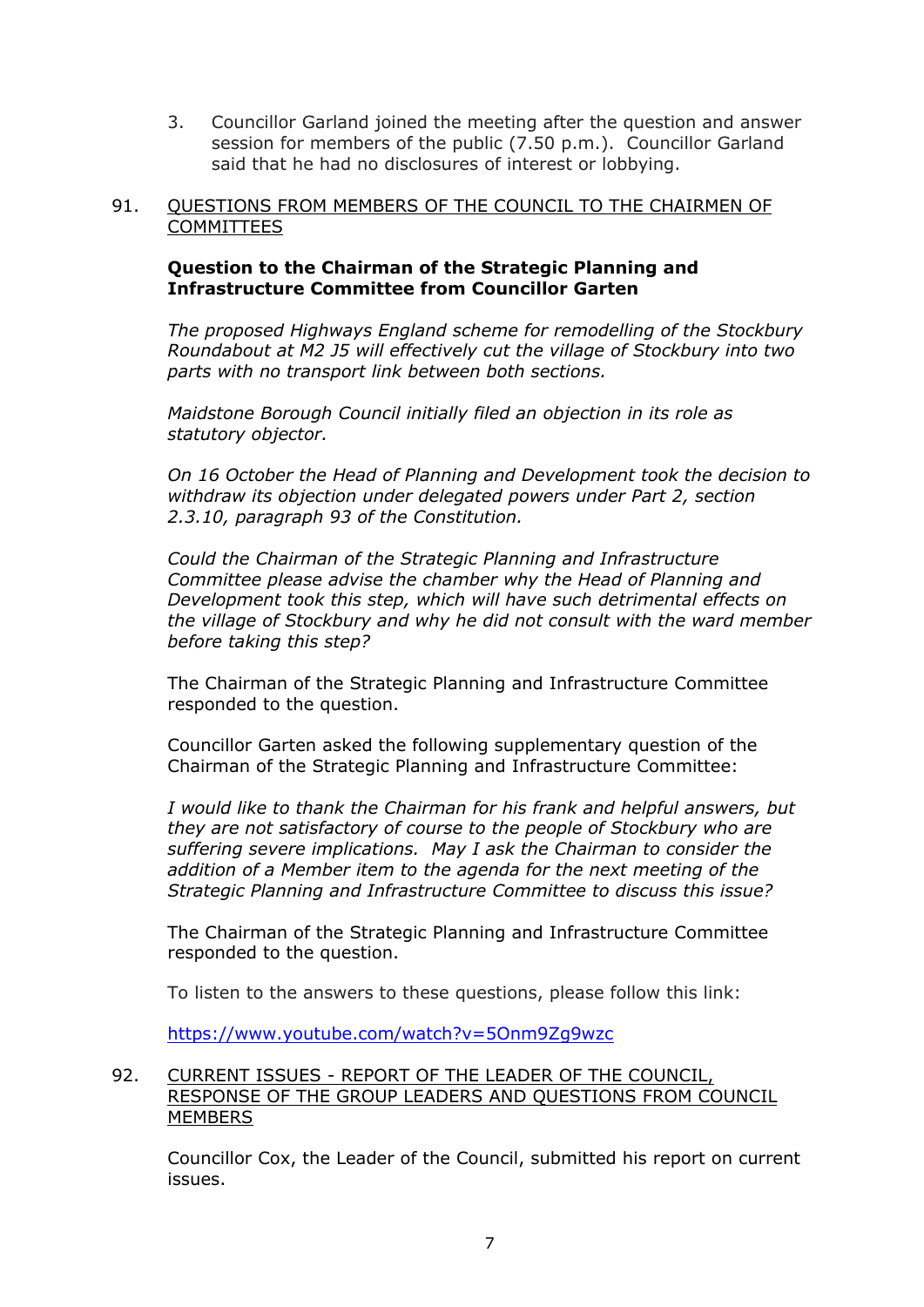After the Leader of the Council had submitted his report, Councillor Perry, the Leader of the Conservative Group, Councillor Mrs Gooch, the Leader of the Independent Group, Councillor McKay, the Leader of the Labour Group, and Councillor Powell, the Leader of the Independent Maidstone Group, responded to the issues raised.

A number of Members then asked questions of the Leader of the Council on the issues raised in his speech.

### 93. REPORT OF THE POLICY AND RESOURCES COMMITTEE HELD ON 23 JULY 2019 - MAIDSTONE PROPERTY HOLDINGS LIMITED - GOVERNANCE

It was moved by Councillor Cox, seconded by Councillor Perry, that the recommendations of the Policy and Resources Committee relating to the governance arrangements of Maidstone Property Holdings Limited be approved.

# **RESOLVED:**

- 1. That the Policy and Resources Committee is the appropriate body to exercise the shareholder function in relation to Maidstone Property Holdings Limited.
- 2. That the various reserved matters set out in the schedule to the Operational Agreement attached at Appendix 1 to the report of the Policy and Resources Committee be delegated to the Company Board, Policy and Resources Committee and the Director of Finance and Business Improvement.
- 3. That the updated business plan of Maidstone Property Holdings Limited attached at Appendix 2 to the report of the Policy and Resources Committee be approved.
- 4. That the amended Operational Agreement (including reserved matters) attached at Appendix 1 to the report of the Policy and Resources Committee be approved.
- 5. That the amended Articles of Association attached at Appendix 3 to the report of the Policy and Resources Committee be approved.
- 6. That the Services Agreement attached at Appendix 4 to the report of the Policy and Resources Committee be approved.
- 7. That the addition to the Terms of Reference of the Policy and Resources Committee attached at Appendix 5 to the report of the Policy and Resources Committee be approved and that the Head of Legal Partnership be authorised to make any necessary changes to the Constitution.
- 8. That the Director of Finance and Business Improvement be authorised to take all decisions he considers necessary (following consultation with the Head of Legal Partnership) to implement the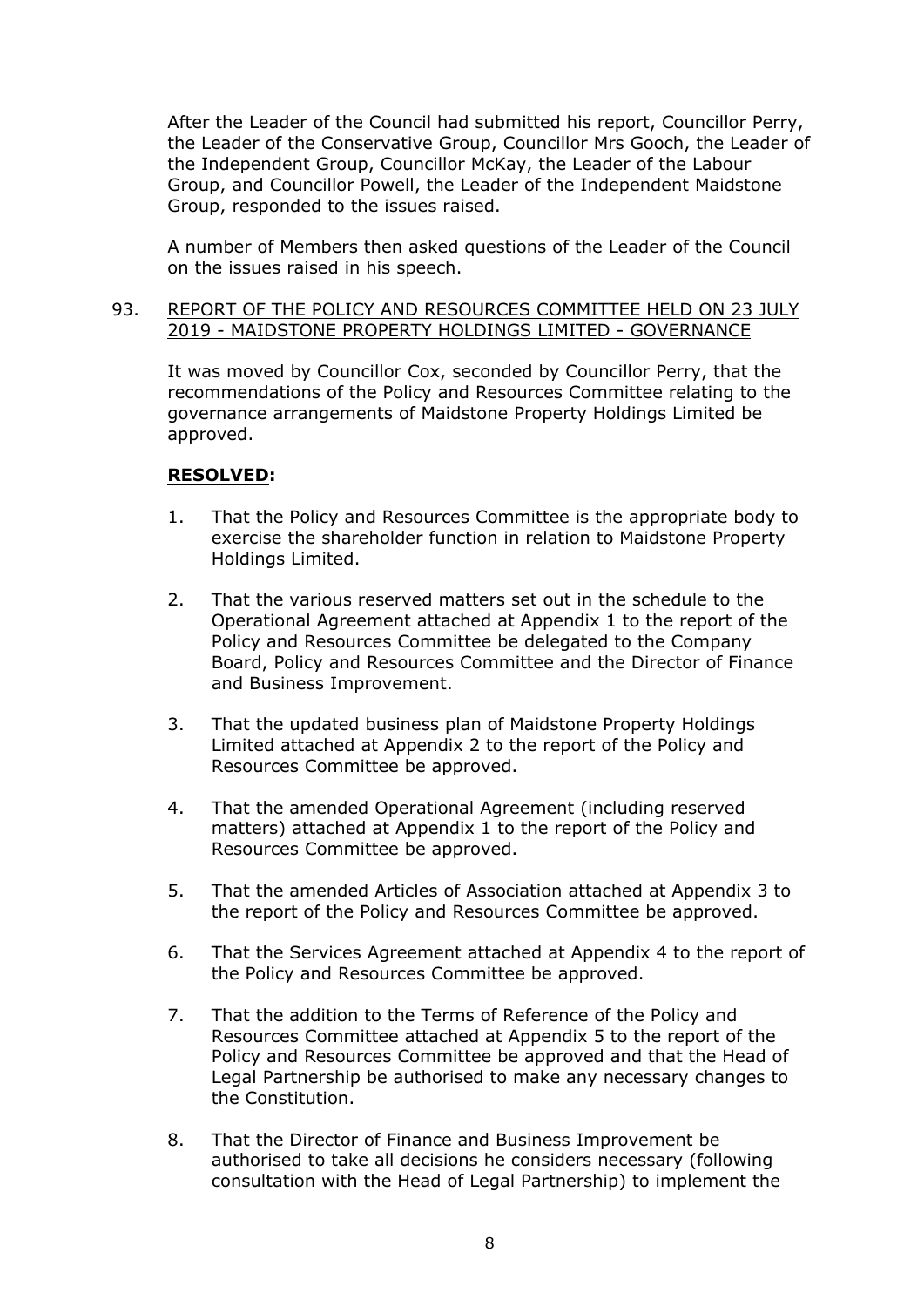changes outlined in the report of the Policy and Resources Committee and the documents referred to in resolutions 3-6 above, to include making all shareholder decisions.

Note: Councillors Brice, English and Naghi left the meeting after consideration of this item (8.30 p.m.).

#### 94. REPORT OF THE POLICY AND RESOURCES COMMITTEE HELD ON 18 SEPTEMBER 2019 - COUNCIL TAX REDUCTION SCHEME 2020-2021

It was moved by Councillor Cox, seconded by Councillor Perry, that the recommendation of the Policy and Resources Committee relating to the Council Tax Reduction Scheme 2020-2021 be approved.

**RESOLVED:** That the 2019-2020 Council Tax Reduction Scheme be carried forward to 2020-2021 with no changes to the scheme.

# 95. REPORT OF THE POLICY AND RESOURCES COMMITTEE HELD ON 20 NOVEMBER 2019 - MEDIUM TERM FINANCIAL STRATEGY 2020/21- 2024/25

It was moved by Councillor Cox, seconded by Councillor Mrs Gooch, that the recommendations of the Policy and Resources Committee relating to the Medium Term Financial Strategy 2020/21-2024/25 be approved.

# **RESOLVED:**

- 1. That the Medium Term Financial Strategy 2020/21-2024/25 as set out at Appendix A to the report of the Policy and Resources Committee be adopted.
- 2. That the financial assumptions underlying the Medium Term Financial Strategy be endorsed.
- 3. That the Council Tax setting principle as set out in the report of the Policy and Resources Committee be agreed.

### 96. ORAL REPORT OF THE COMMUNITIES, HOUSING AND ENVIRONMENT COMMITTEE HELD ON 16 DECEMBER 2019

There was no report from the Communities, Housing and Environment Committee on this occasion.

### 97. NOTICE OF MOTION - HOUSING NUMBERS

Councillor J Sams had given notice of a motion relating to housing numbers. When moving the motion, Councillor Sams altered it with the consent of the meeting and Councillor Powell, the other signatory and seconder, as follows: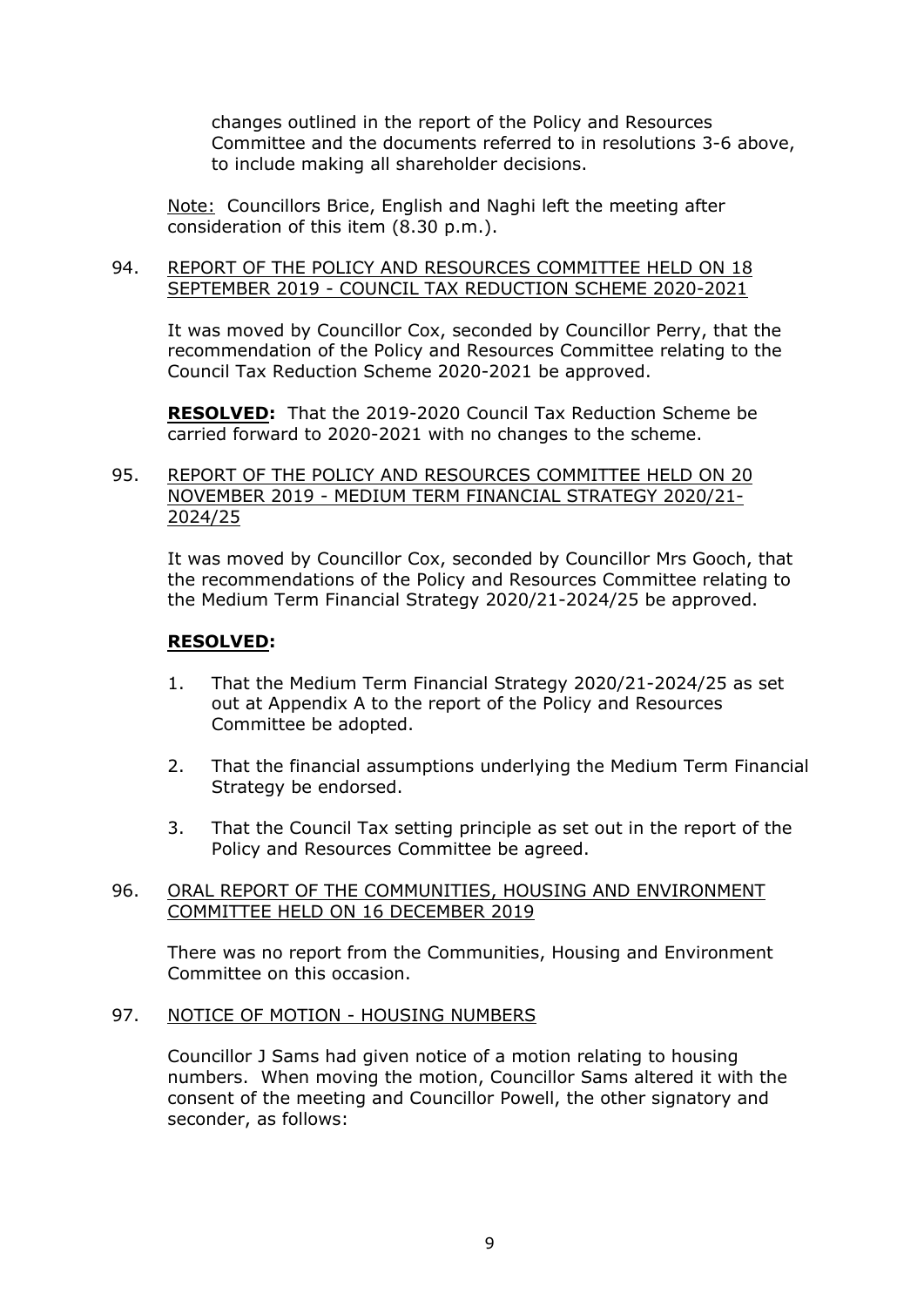*This Council, because of the Government's housing policy, has been told that between 2017 and 2037 it must accept upwards of 30,000 new homes. We firmly believe that this is untenable for our communities.*

*If we continue with the Council's proposed housing plans, it will have a detrimental effect upon the living environment for Maidstone residents in the following ways:*

- *A serious impact upon the health of local people with additional demands being put on medical services, which are already stretched to breaking point*
- *Adverse impact on air quality as a consequence of a substantial increase in the number of vehicles on the roads directly as a result of increased housing numbers. More traffic congestion on local roads in the Borough which are already frequently gridlocked with a knock on effect to our public transport system*
- *Poor infrastructure is already having a choking effect and restricting the movement of residents impacting on employment, education and social mobility. And this will get worse*
- *Our open spaces, the green lungs of our community, being reduced as housing encroaches upon them*
- *These proposals fly in the face of the Climate Change Crisis by damaging our environment, ecology and our future sustainability.*

*We call upon this Council to as a matter of urgency*

- *1. Temporarily suspend its analysis of the more than 300 sites that have come forward in the call for sites process.*
- *2. Allow residents, residents groups, Parish Councils to make representation to this Council directly, particularly on the overall effect on the Borough's health and its future sustainability.*
- *3. Promote and resource a review based upon this information, and our own investigations, to positively demonstrate and evidence to the Government that the Borough's housing numbers are impossible to deliver.*
- *4. Finally, giving our newly re-elected MPs the opportunity to challenge the Government's position on housing numbers, for this Borough as a matter of urgency, representing the people of Maidstone wishes.*

The Mayor said that she considered it to be convenient and conducive to the despatch of business that the motion be dealt with at the meeting and a factual briefing note had been circulated.

Amendment, moved by Councillor Perry, seconded by Councillor Cox, that the motion be amended as follows: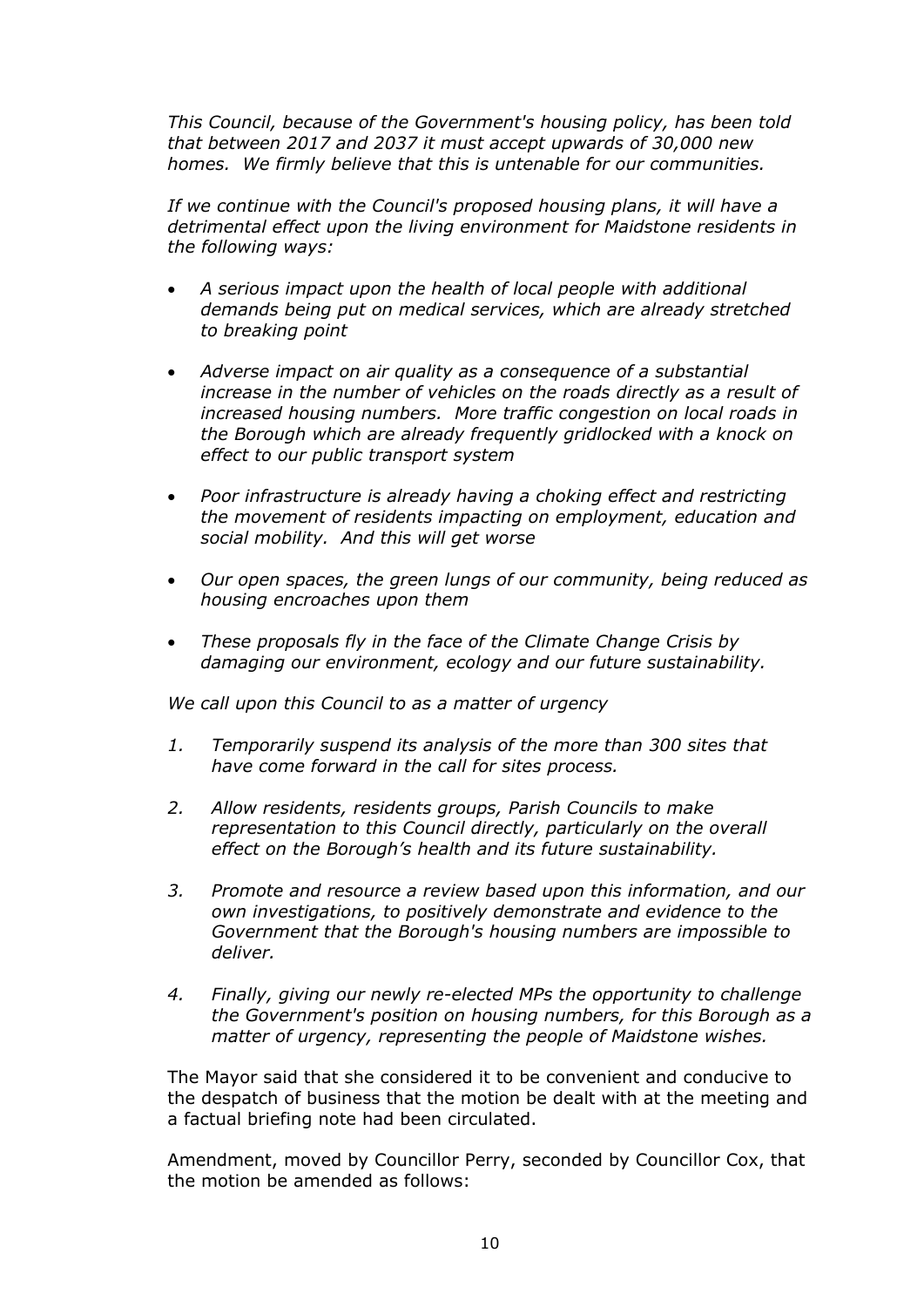*Maidstone Borough Council recognises that housing targets are set by Government through the establishment of a standard methodology. And notes that through its current Local Plan adopted in 2017 Maidstone has already made a significant contribution. Maidstone is in a strong position because it has an agreed Local Plan and has met its target of a five year housing supply; and it is essential that this is maintained.*

*Maidstone Borough Council recognises that homes are needed to meet the needs of future residents. But, without the investment in supporting infrastructure, these targets cannot be met without adversely affecting the residents of this Borough.*

*The Council also recognises that the time-scale for adopting a Revised Local Plan is very demanding and any delay to this timetable could lead to the Borough being without an adopted Revised Local Plan; this would result in the Council having little or no control over future development including housing.*

*Therefore the Council agrees to:*

- *1. Expedite the review of all the sites submitted in the "call for sites" process to identify those that appear prima facie unsuitable;*
- *2. Acknowledge that there has already been consultation on the key issues for the Local Plan review to address, and ensure that residents, community groups and Parish Councils continue to make use of the current consultation process and are given every opportunity through this consultation process to express their views;*
- *3. Work with Kent County Council, other Kent Councils and our Members of Parliament in lobbying the relevant Government departments and Ministers to revise the standardised methodology for calculating housing requirements that has resulted in a 40% uplift which based on current local conditions and constraints, would be impossible to deliver;*
- *4. Request that our newly elected MPs support the Maidstone Borough Council in challenging the Government's position on housing numbers for this Borough as a matter of urgency; and*
- *5. Invite the Leaders of all Political Groups to send a joint letter, by 17th January 2020, to the Secretary of State for Housing, Communities and Local Government setting out the Council's concerns regarding the size of the housing target and the lack of appropriate investment in infrastructure needed to support it. In addition, together with our Members of Parliament, seek face to face meetings with Ministers to explain the Borough's position and reinforce its concerns.*

### AMENDMENT CARRIED

The substantive motion was then put to the vote.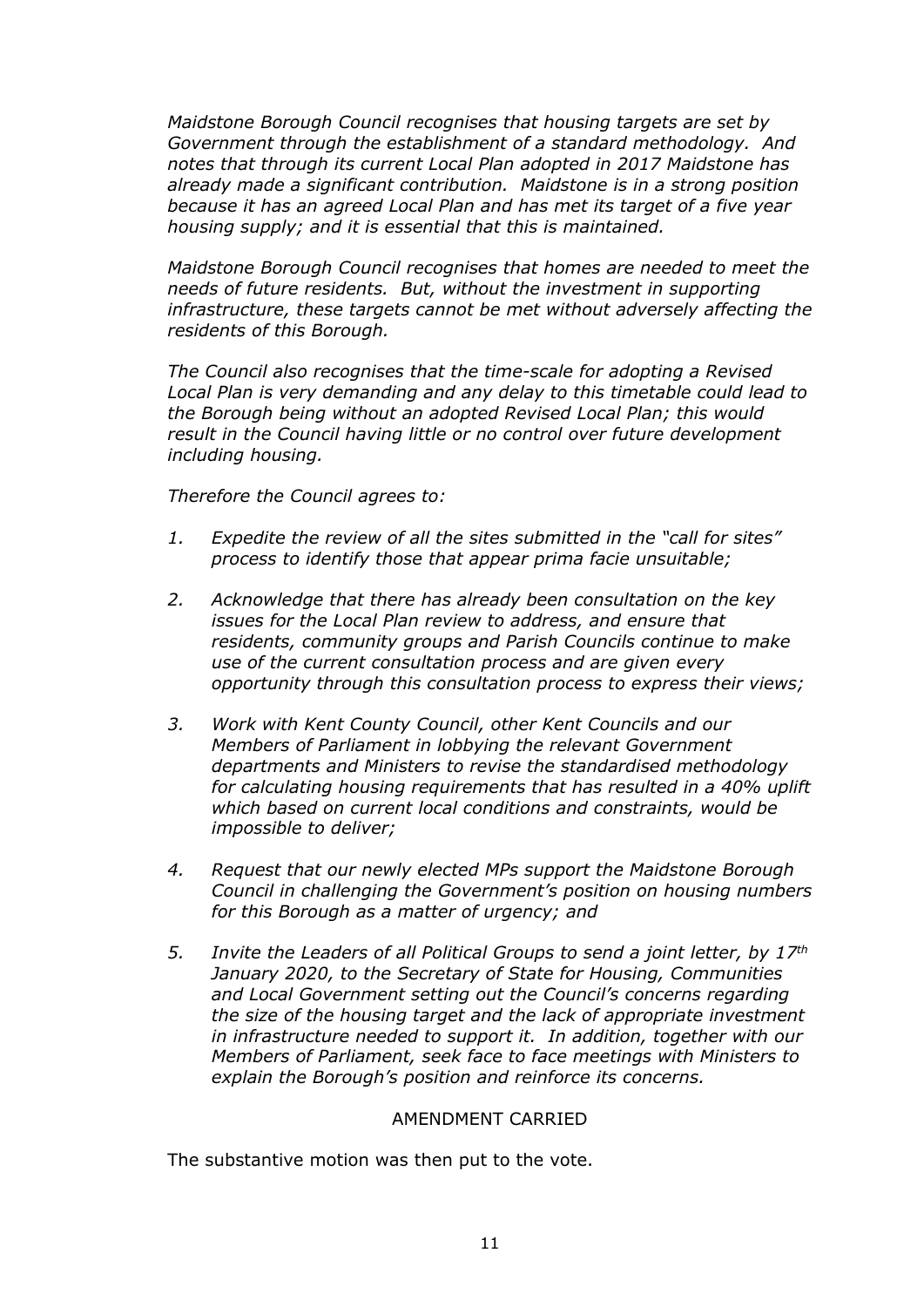# SUBSTANTIVE MOTION CARRIED

**RESOLVED:** That this Council agrees to:

- 1. Expedite the review of all the sites submitted in the "call for sites" process to identify those that appear prima facie unsuitable;
- 2. Acknowledge that there has already been consultation on the key issues for the Local Plan review to address, and ensure that residents, community groups and Parish Councils continue to make use of the current consultation process and are given every opportunity through this consultation process to express their views;
- 3. Work with Kent County Council, other Kent Councils and our Members of Parliament in lobbying the relevant Government departments and Ministers to revise the standardised methodology for calculating housing requirements that has resulted in a 40% uplift which based on current local conditions and constraints, would be impossible to deliver;
- 4. Request that our newly elected MPs support the Maidstone Borough Council in challenging the Government's position on housing numbers for this Borough as a matter of urgency; and
- 5. Invite the Leaders of all Political Groups to send a joint letter, by 17th January 2020, to the Secretary of State for Housing, Communities and Local Government setting out the Council's concerns regarding the size of the housing target and the lack of appropriate investment in infrastructure needed to support it. In addition, together with our Members of Parliament, seek face to face meetings with Ministers to explain the Borough's position and reinforce its concerns.

Councillors J and T Sams left the meeting after consideration of this item (9.25 p.m.).

# 98. NOTICE OF MOTION - MEMBERSHIP OF COMMITTEES

The following motion was moved by Councillor Perry, seconded by Councillor McKay:

*This motion seeks to amend the current Constitution to allow Members to be appointed to both the Licensing Committee and to the Planning Committee. It is recognised that these are statutory committees, which carry out quasi legal functions; but, there is not a legal requirement to prevent Members from serving on both Committees simultaneously and in fact many Councils do allow this to take place.*

*These Committees perform important statutory functions and it is essential from a democratic perspective that they are fully appointed and reflect as closely as possible the political make-up of the Council; having this self-imposed restriction makes this more difficult to achieve. It might*